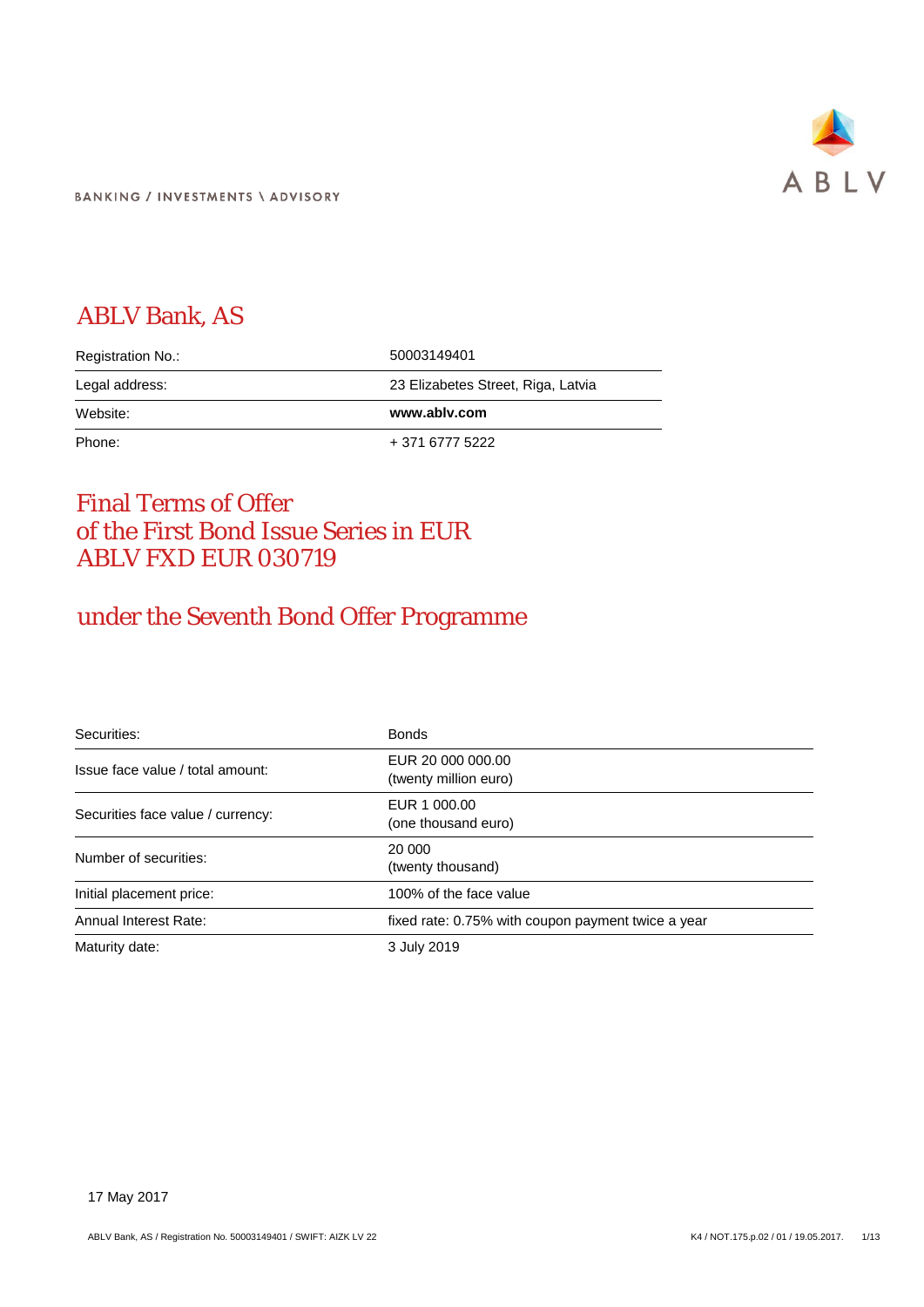#### TABLE OF CONTENTS

| 2.             |  |
|----------------|--|
| 3.             |  |
| 4.             |  |
| 5.             |  |
| 6.             |  |
| 7 <sub>1</sub> |  |
| 8.             |  |
| 9.             |  |
| 10.            |  |

Appendixes include the Bond issue summary and the sample order form to be submitted by the Investor to conclude the financial instruments transaction.

Appendix 1: Bond issue summary.

Appendix 2: "Financial Instrument' Trade Order" form.

The Final Terms are prepared in accordance with the requirements of paragraph 4 of article 5 of the Directive 2003/71/EC of the European Parliament and of the Council.

The Final Terms shall be read together with ABLV Bank, AS Base Prospectus of the Seventh Bond Offer Programme. The Base Prospectus is published at the Issuer's website **www.ablv.com**. Full information on the Issuer and the Bond issue can be only obtained reading the Base Prospectus together with the Final Terms. The Bond issue summary is appended to these Final Terms.

#### **Notice**

Before making a decision on investing in the Bonds, any Investor shall independently and, if necessary, engaging an advisor, generally assess the information provided in the Base Prospectus and these Final Terms.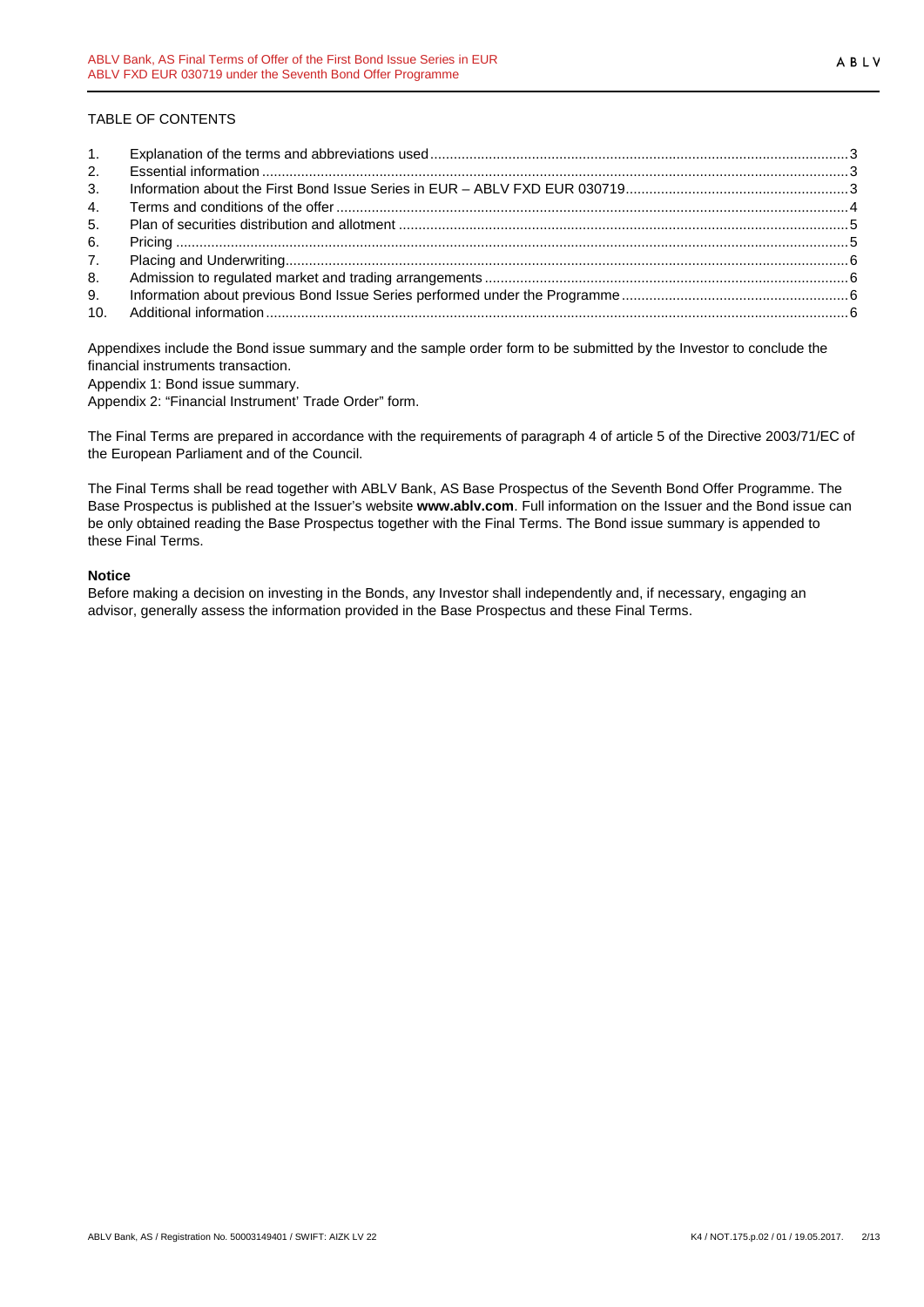<span id="page-2-0"></span>**1. Explanation of the terms and abbreviations used First Bond Issue Series in EUR** or **ABLV FXD EUR 030719** – the Bonds that are issued pursuant to ABLV Bank, AS Base Prospectus of the Seventh Bond Offer Programme and these Final Terms of Offer.

**Note:** the other terms and abbreviations used correspond to those included in the Base Prospectus.

#### <span id="page-2-1"></span>**2. Essential information**

- 2.1. Interest of natural and legal persons involved in the issue/ offer N/A
- 2.2. Reasons for the offer

Objective of the First Bond Issue Series in EUR shall be raising of funds that the Issuer will use for financing its operating activities, including without limitation:

- improvement of the ABLV Bank assets' and liabilities' distribution into maturity bands;
- increase and maintenance of the liquidity level required for activities of ABLV Bank.

#### <span id="page-2-2"></span>**3. Information about the First Bond Issue Series in EUR – ABLV FXD EUR 030719 (under the Seventh Bond Offer Programme)**

| Issuer:                                                 | ABLV Bank, AS                                                                                                                                                                                                                                                                                                                                                                                                                                             |
|---------------------------------------------------------|-----------------------------------------------------------------------------------------------------------------------------------------------------------------------------------------------------------------------------------------------------------------------------------------------------------------------------------------------------------------------------------------------------------------------------------------------------------|
| Securities:                                             | <b>Bonds</b>                                                                                                                                                                                                                                                                                                                                                                                                                                              |
| ISIN:                                                   | LV0000802288                                                                                                                                                                                                                                                                                                                                                                                                                                              |
| Type of securities:                                     | In bearer form                                                                                                                                                                                                                                                                                                                                                                                                                                            |
| Class of securities:                                    | Without restraint on alienation                                                                                                                                                                                                                                                                                                                                                                                                                           |
| Collateral:                                             | Not secured with pledge                                                                                                                                                                                                                                                                                                                                                                                                                                   |
| Depository:                                             | Joint stock company Latvian Central Depository                                                                                                                                                                                                                                                                                                                                                                                                            |
| Regulated market:                                       | Stock Exchange Nasdaq Riga<br><b>Baltic Bond List</b>                                                                                                                                                                                                                                                                                                                                                                                                     |
| Currency of the Bond issue:                             | EUR (euro)                                                                                                                                                                                                                                                                                                                                                                                                                                                |
| Face value/total amount of the Bond issue:              | EUR 20 000 000.00 <sup>1</sup><br>(twenty million euro)                                                                                                                                                                                                                                                                                                                                                                                                   |
| Bond Face Value:                                        | EUR 1 000.00<br>(one thousand euro)                                                                                                                                                                                                                                                                                                                                                                                                                       |
| Number of the Bonds:                                    | 20 0001<br>(twenty thousand)                                                                                                                                                                                                                                                                                                                                                                                                                              |
| Annual Interest Rate:                                   | Fixed: 0.75%<br>(zerro and 75/100 percent)                                                                                                                                                                                                                                                                                                                                                                                                                |
| Date of the Interest Income calculation:                | 5 working days before the Interest Income payment date                                                                                                                                                                                                                                                                                                                                                                                                    |
| Frequency and dates of the Interest Income<br>payments: | Twice a year: on 3 July and 3 January,<br>starting from 3 January 2018, ending on 3 July 2019                                                                                                                                                                                                                                                                                                                                                             |
| Maturity date of the Bonds:                             | 3 July 2019                                                                                                                                                                                                                                                                                                                                                                                                                                               |
| Premature redemption<br>(call option):                  | • The Issuer shall be entitled to prematurely redeem the part of the<br>Bond issue the initial placement of which was not performed;<br>The Issuer shall be entitled to prematurely redeem the Bonds that the<br>$\bullet$<br>Issuer purchased in the secondary securities market or acquired<br>otherwise in compliance with provisions of the normative acts,<br>provided that normative acts contain no limitations with regard to such<br>redemption. |
| Early repayment claim                                   | The Investor shall not be entitled to claim the Face Value and accrued                                                                                                                                                                                                                                                                                                                                                                                    |
| (put option):                                           | interest to be repaid by the Issuer before maturity.                                                                                                                                                                                                                                                                                                                                                                                                      |
| Arrangements for the amortisation of the loan           | N/A                                                                                                                                                                                                                                                                                                                                                                                                                                                       |
| Information on yield                                    | Fixed interest rate is set for the Bonds. The Bond yield does not depend<br>on the changes in the base interest rate in the interbank market.                                                                                                                                                                                                                                                                                                             |
| Yield calculation method                                | Pursuant to paragraph 6.9 of the Base Prospectus                                                                                                                                                                                                                                                                                                                                                                                                          |
| Representation of the Investors                         | Pursuant to paragraph 6.15 of the Base Prospectus                                                                                                                                                                                                                                                                                                                                                                                                         |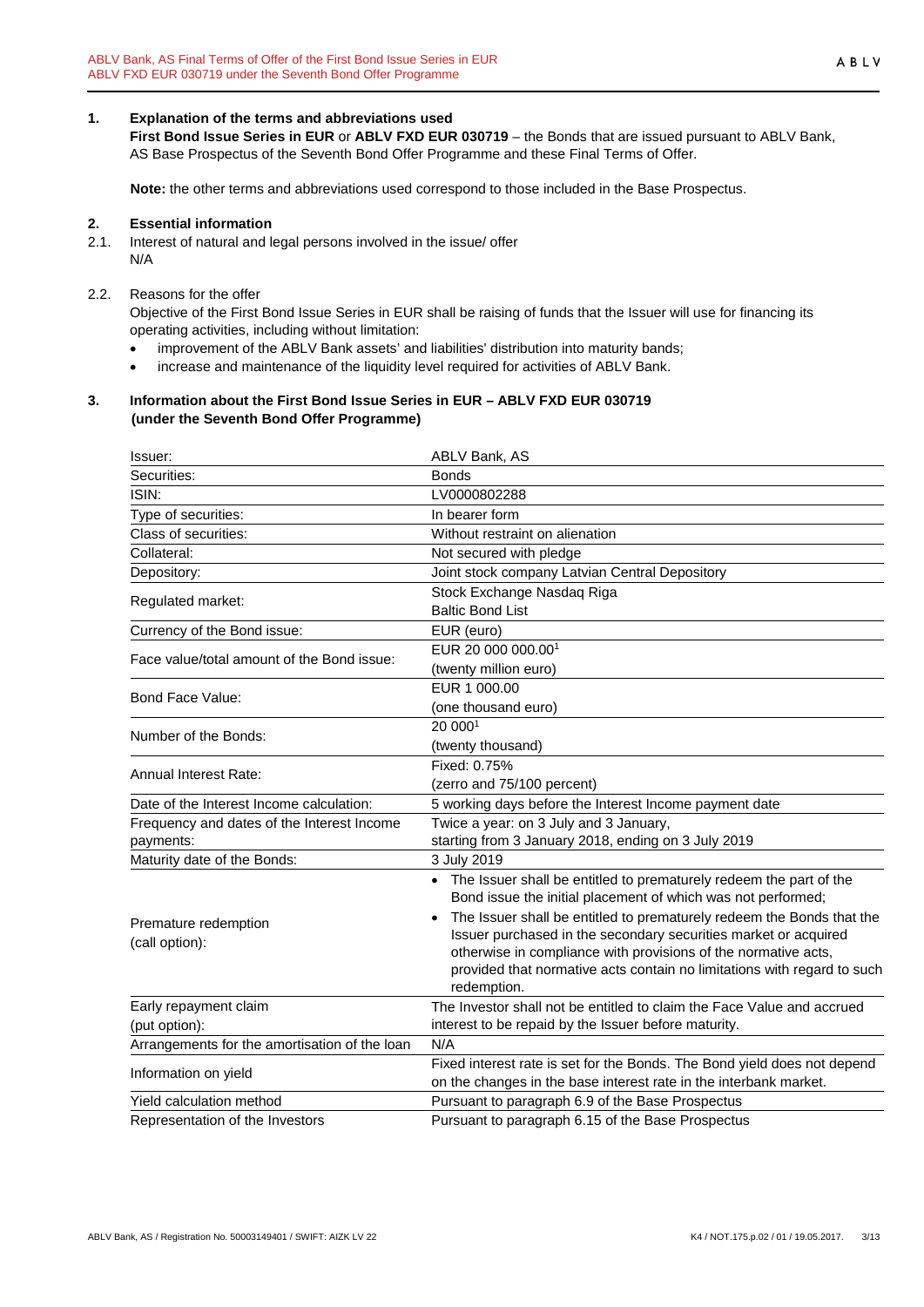|                                          | following decisions of ABLV Bank:                                                                                                                                                                                                       |
|------------------------------------------|-----------------------------------------------------------------------------------------------------------------------------------------------------------------------------------------------------------------------------------------|
|                                          | decision on the bond issue of the extraordinary meeting of                                                                                                                                                                              |
|                                          | shareholders, dated 31 March 2017 (Minutes No. 1, paragraph 5.9);<br>decision of the Board on approving the Base Prospectus of the<br>Seventh Bond Offer Programme, dated 24 April 2017 (Minutes No.<br>$V-24$ , paragraph 1);          |
| Decisions on the Bond issue              | decision of the Board on the Base Prospectus of the Seventh Bond<br>Offer Programme including recommendations of the Financial and<br>Capital Market Commission, dated 9 May 2017 (Minutes No. V-26,<br>paragraph 1);                   |
|                                          | decision of the Board on approval of ABLV Bank, AS Final Terms of<br>Offer of the First Bond Issue Series in EUR -<br>ABLV FXD EUR 030719 under the Seventh Bond Offer Programme,<br>dated 17 May 2017 (Minutes No. V-31, paragraph 1). |
| Issue date:                              | 3 July 2017                                                                                                                                                                                                                             |
| Public offer start date:                 | Not later than on 22 May 2017, the information shall be published at the<br>Issuer's website www.ably.com                                                                                                                               |
|                                          | The public offer start date is 25 May 2017                                                                                                                                                                                              |
| Public offer end date:                   | 26 June 2017                                                                                                                                                                                                                            |
| Decision on concluding the transactions: | Pursuant to paragraph 9.4 of the Base Prospectus, the decision on<br>concluding the transactions will be made on 29 June 2017                                                                                                           |
| Settlement date:                         | 3 July 2017                                                                                                                                                                                                                             |

The Bonds are issued and public offering is performed pursuant to the

<sup>1</sup> Before the end of the public offer period, but not later than 4 (four) working days prior to the public offer end date, the Issuer may increase the Issue Series size. If amendments to the Final Terms are made, those shall be published in the same way as the Final Terms.

For the purposes of the Base Prospectus and these Final Terms, the Issuer shall be an institution that borrows funds by issuing the Bonds.

#### <span id="page-3-0"></span>**4. Terms and conditions of the offer**

4.1. Initial placement process

The initial placement process is described in paragraphs 9.3 and 9.4 of the Base Prospectus.

The total amount of the Issue is EUR 20 000 000.00 (twenty million euro).

The public offer start date is 25 May 2017.

A representative of the Investment Company or the Investor itself, provided it has a financial instruments account opened with ABLV Bank, shall submit an order to the Issuer, using the sample form "Financial Instruments' Trade Order" appended hereto, on working days from 08:30 till 18:30. The order may also be submitted electronically, using a corresponding order form in ABLV Bank Internetbank.

The public offer end date shall be 26 June 2017. Orders shall be accepted by ABLV Bank till the end of the working day, i.e., 18:30, or electronically – till the end of the day, i.e., 23:59.

Information about the order submission can be obtained:

- by phone:  $+37167002777$
- via e-mail: **ibas@ablv.com**

The orders submitted to the Issuer may not be altered or revoked.

- 4.2. A description of the possibility to reduce subscriptions and the manner for refunding excess amount paid by applicants N/A
- 4.3. Details of the minimum and/or maximum amount of application Pursuant to paragraph 9.3 of the Base Prospectus, maximum number of the Bonds that a single Investor may apply for is not set. The Investor may not apply for purchasing less than 1 (one) Bond.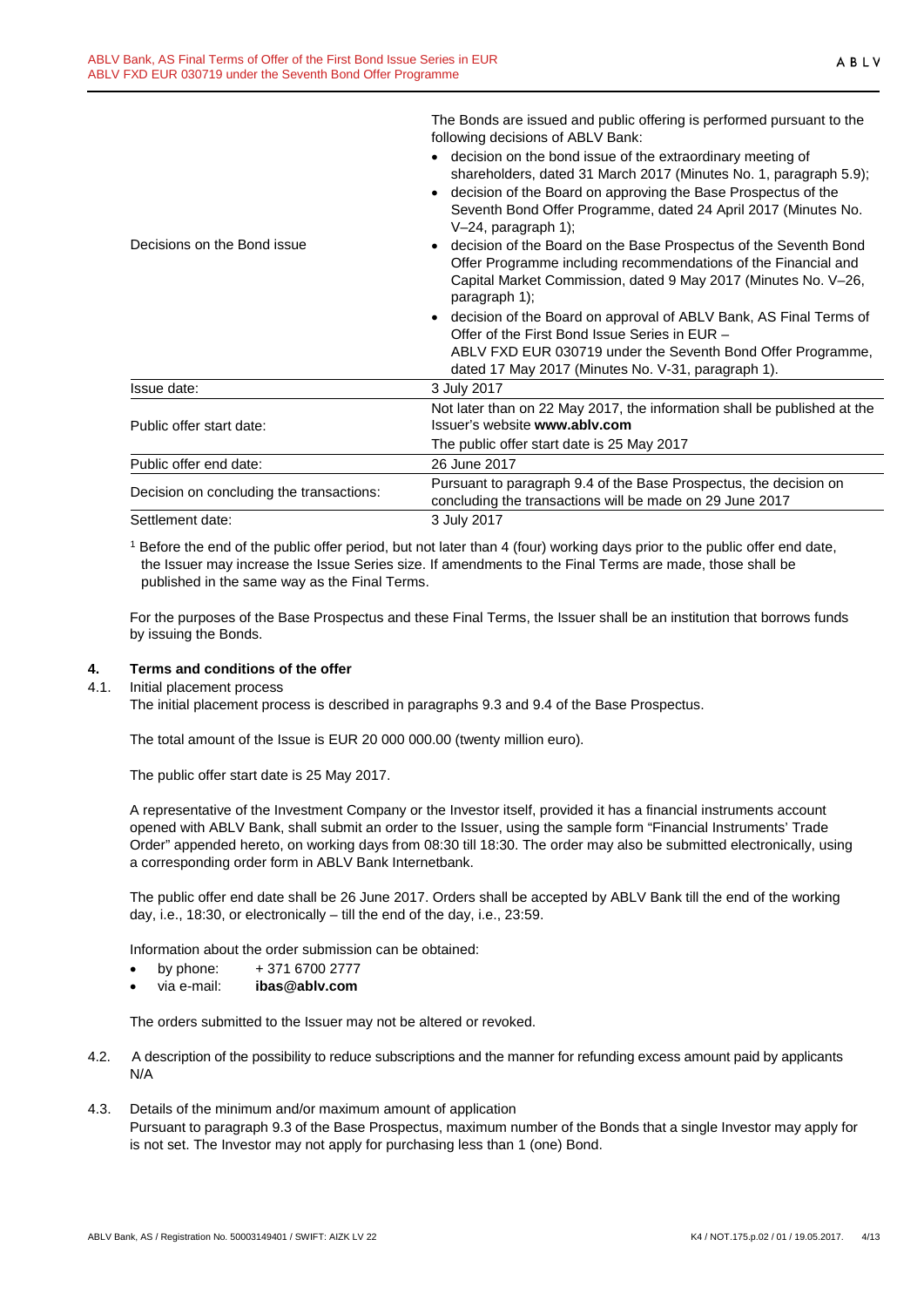Within this Bond Issue Series, settlement under initial placement transactions shall be performed as follows:

- not applying the DVP principle, if agreed so by the underwriter and the Investor, or
- applying the DVP principle, regulated by the respective LCD rules On DVP Settlement for OTC Transactions.

If the transaction parties agree on not applying the DVP principle, the moment of the Bonds' delivery and the moment of payment may be different. The Investor shall ensure funds in the respective account on the day agreed upon by the transaction parties, whereas the Bonds shall be credited to the Investor's account on the day agreed upon by the transaction parties.

DVP shall be executed on the T+2 day, where "T" stands for the day of concluding the Bond purchase transaction, and "2" is the 2nd (second) working day after the day of concluding the Bond purchase transaction.

The day of concluding the transaction shall be the day of making the decision on concluding the transaction – for this Series it is set to be 29 June 2017.

The settlement date shall be 3 July 2017.

4.5. Information about results

Pursuant to paragraph 9.6 of the Base Prospectus, information on the initial placement results will be published at the Issuer's website **www.ablv.com** within 10 (ten) working days after the public offer end date.

4.6. The procedure for the exercise of any right of pre-emption, the negotiability of subscription rights and the treatment of subscription rights not exercised. N/A

#### <span id="page-4-0"></span>**5. Plan of securities distribution and allotment**

- 5.1. Offering the Bonds simultaneously in the markets of two or more countries N/A
- 5.2. Notification to applicants of the Bond amount allotted The Bank shall send a confirmation of the concluded transaction to the Investor, following the procedure set forth in ABLV Capital Markets, IBAS, General Terms of Business. The General Terms of Business are available at the Issuer's website **[www.ablv.com](http://www.ablv.com/)**.

#### <span id="page-4-1"></span>**6. Pricing**

- 6.1. Initial placement price of a Bond Initial placement price of a Bond is set to be 100% of the Bond's face value. The Bond's face value is EUR 1 000.00 (one thousand euro).
- 6.2. Pricing method

ABLV Bank Board will determine the Bonds' price depending on the situation in secondary market of similar securities then present and, in particular, based on evaluation of the demand in the securities market and yield of comparable market instruments. The price determined by ABLV Bank for the Bond Issue Series shall be the same for all Investors and shall remain constant throughout the whole initial placement period.

6.3. Application of expenses and taxes

Purchasing the Bonds during the initial placement period, the Investor will have to transfer just set Bond sale price to the Issuer for each Bond unit being purchased.

Additional expenses under the transaction, which might include, without limitation, fees for account opening, for transaction conclusion and execution, may vary in different Investment Companies, and the Investor can find those out in the respective Investment Company engaged by the Investor in concluding the Bonds' purchase transaction as intermediary. ABLV Bank will not receive the said fees and payments charged by other Investment Companies and shall not be responsible for those additional expenses.

The Issuer shall be responsible for withholding and payment of taxes in compliance with the procedures and amount stated in the Republic of Latvia normative acts. The Issuer shall not be responsible for payment of taxes where the Republic of Latvia normative acts do not stipulate the Issuer's duty to assess and withhold the tax amount before making Interest Income payments.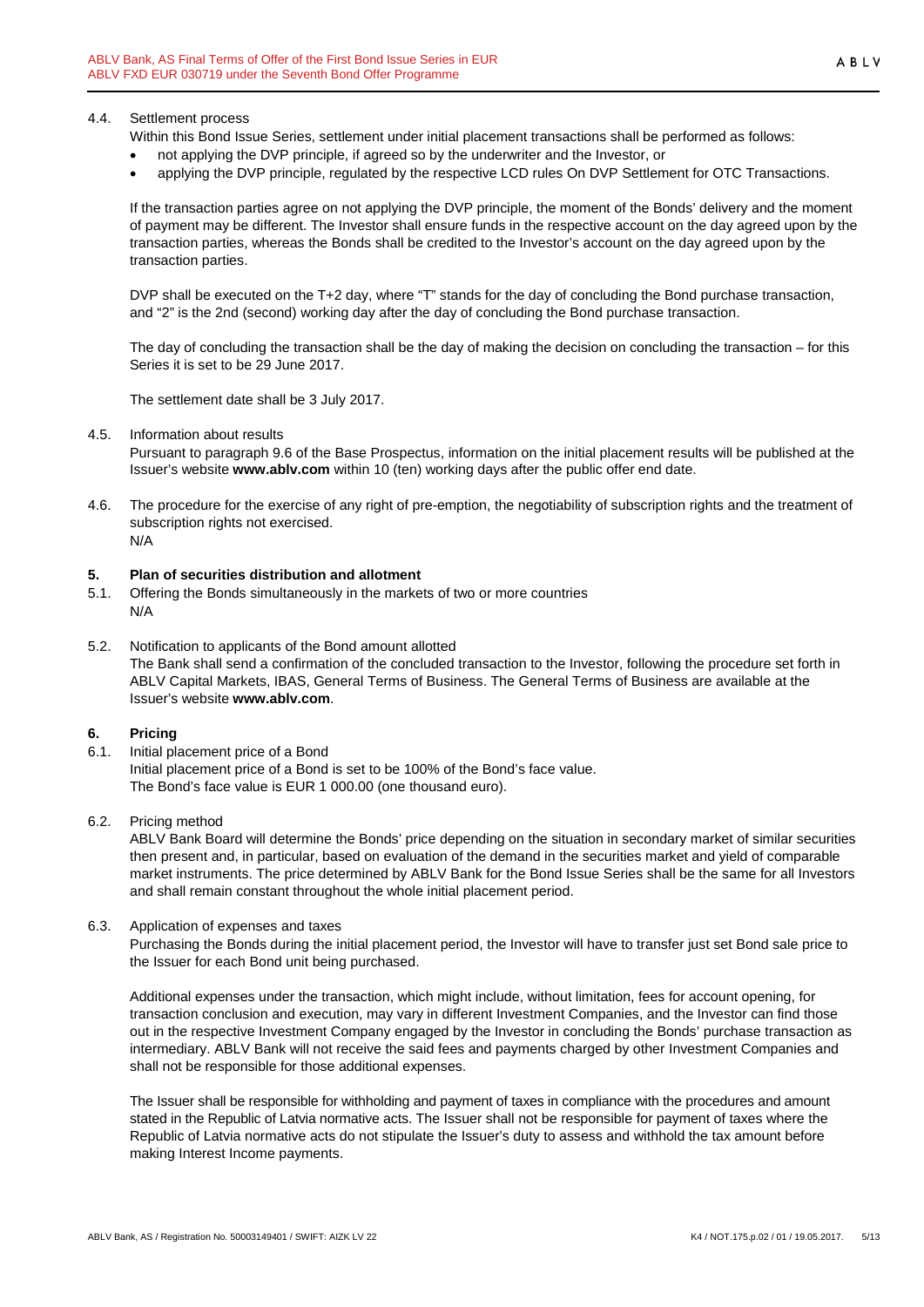### <span id="page-5-0"></span>**7. Placing and Underwriting**

- 7.1. Offer coordinator N/A
- 7.2. Depository Joint stock company Latvian Central Depository, legal address: 1 Vaļņu Street, Riga, Latvia.
- 7.3. Entities agreeing to underwrite the issue N/A
- 7.4. Time of reaching the underwriting agreement N/A

# <span id="page-5-1"></span>**8. Admission to regulated market and trading arrangements**

- Term and conditions of admission to regulated market Pursuant to paragraph 10.1 of the Base Prospectus, application for admitting the Bonds to the regulated market will be prepared in accordance with the Stock Exchange requirements and submitted within 3 (three) months after the end of the initial placement at the latest.
- 8.2. Regulated market Stock Exchange Nasdaq Riga, Baltic Bond List.
- 8.3. Entities which have a firm commitment to act as intermediaries in secondary trading, providing liquidity through bid and offer rates and description of the main terms of their commitment N/A

#### <span id="page-5-2"></span>**9. Information about previous Bond Issue Series performed under the Programme**

- Three issues performed under ABLV Bank, AS, Second Offer Programme,
- Three issues performed under ABLV Bank, AS, Third Offer Programme,
- One issue performed under ABLV Bank, AS, Fourth Offer Programme,
- Seven issues performed under ABLV Bank, AS, Fifth Offer Programme and
- Seven issues performed under ABLV Bank, AS, Sixth Offer Programme

have been included in the Baltic Bond List of the Stock Exchange Nasdaq Riga regulated markets.

Simultaneously with the First Bond Issue Series in EUR, the following public offering is performed under the Seventh Bond Offer Programme First Bond Issue Series in USD – ABLV FXD USD 030719 – straight 2-year bonds. The Final Terms of this issue is available at ABLV Bank, AS website **www.ablv.com.**

The Investors can find the information about issues performed under the Second, Third, Fourth, Fifth, Sixth and Seventh Offer Programmes and their Final Terms at ABLV Bank, AS website **[www.ablv.com](http://www.ablv.com/)**.

#### <span id="page-5-3"></span>**10. Additional information**

- 10.1. Advisors connected with the Bond issue N/A
- 10.2. Information about the Bond issue provided by third parties N/A
- 10.3. Credit ratings assigned to the Bonds N/A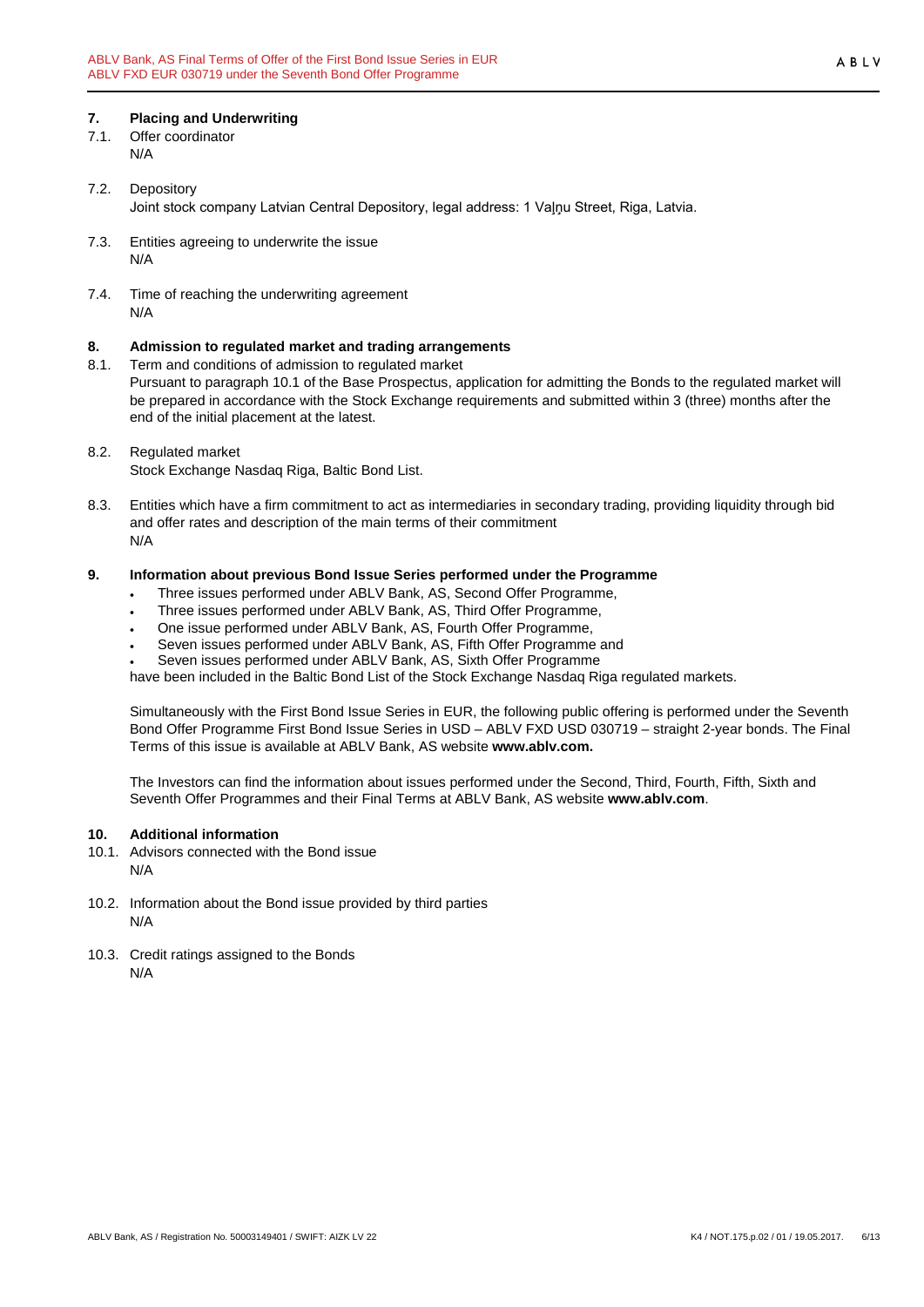| Name, surname           | <b>Position held</b>                                                   | <b>Signature</b> |
|-------------------------|------------------------------------------------------------------------|------------------|
| Ernests Bernis          | Chairman of the Board.<br>Chief Executive Officer (CEO)                |                  |
| Vadims Reinfelds        | Deputy Chairman of the Board,<br>Deputy Chief Executive Officer (dCEO) |                  |
| Māris Kannenieks        | Member of the Board,<br>Chief Financial Officer (CFO)                  |                  |
| Edgars Pavlovičs        | Member of the Board,<br>Chief Risk Officer (CRO)                       |                  |
| Aleksandrs Pāže         | Member of the Board.<br>Chief Compliance Officer (CCO)                 |                  |
| <b>Rolands Citajevs</b> | Member of the Board,<br>Chief Information Officer (CIO)                |                  |
| Romans Surnačovs        | Member of the Board,<br>Chief Operating Officer (COO)                  |                  |

The Final Terms were approved at ABLV Bank, AS Board session on 17 May 2017.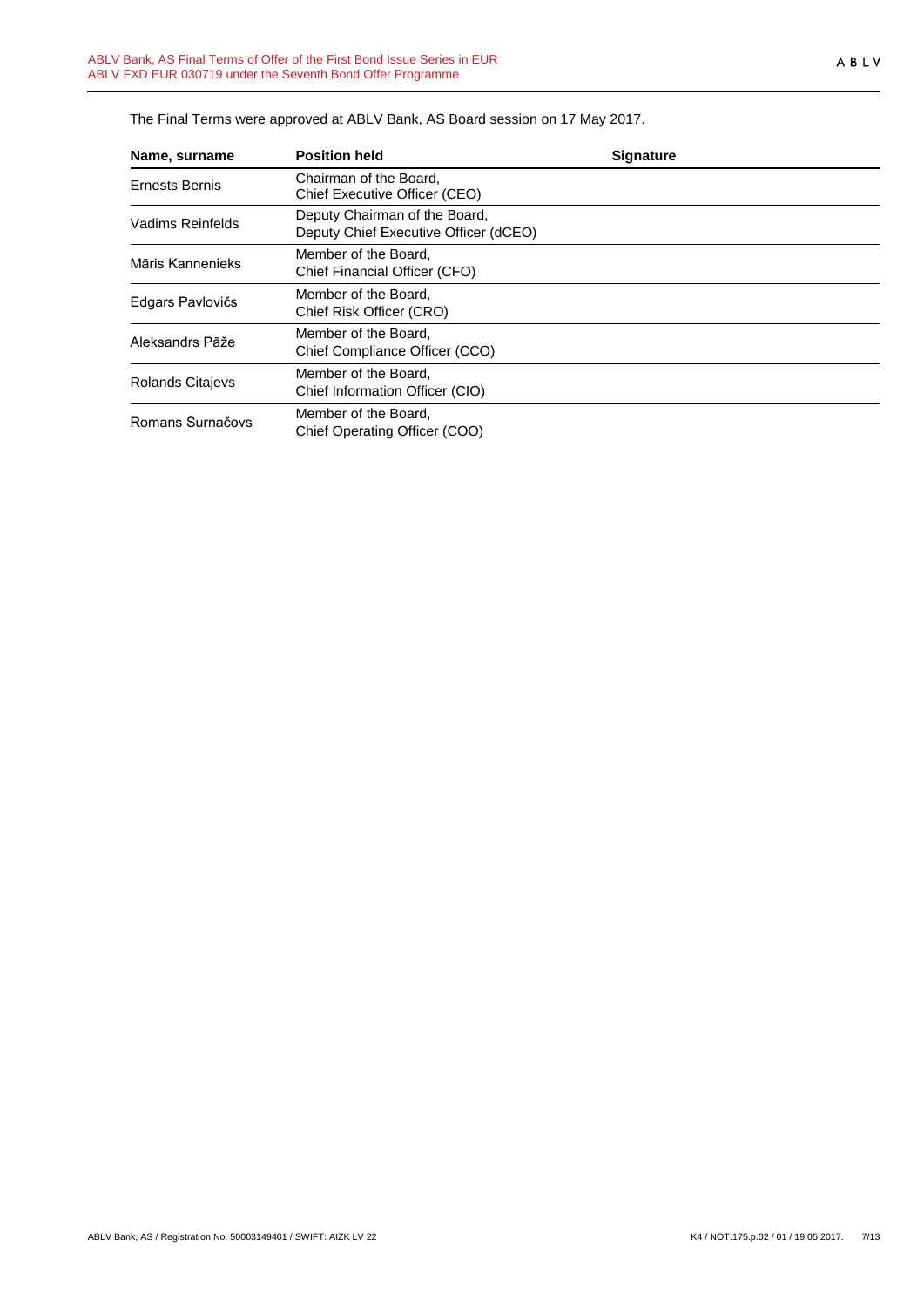Appendix 1

#### **Section A. Introduction and warnings**

The summary shall be deemed the introduction of the Base Prospectus.

Any decision on investing in the Bonds shall be based on the Investor's judgement on the whole Base Prospectus and the respective Final Terms of the Bond issue.

Should any claim be lodged to a court regarding the information provided in the Base Prospectus, if necessary, the Investor lodging the claim to a court in accordance with normative acts of the respective member state shall cover the

A.1 costs of translating the Base Prospectus before the proceedings are initiated. The persons responsible for the information provided in the Base Prospectus, including persons that translated the same and applied for its notification, may be held civilly liable only where the summary is misleading, inaccurate, or inconsistent with other sections of the Base Prospectus, or fails to provide the most essential information that would aid the Investors when considering whether to invest in the Bonds.

 $A.2 N/A$ 

#### **Section B. Issuer**

| B.1  | Legal and commercial<br>name of the Issuer                                                                                                    | ABLV Bank, AS.                                                                                                                                                                                                                                                                                                        |
|------|-----------------------------------------------------------------------------------------------------------------------------------------------|-----------------------------------------------------------------------------------------------------------------------------------------------------------------------------------------------------------------------------------------------------------------------------------------------------------------------|
| B.2  | The domicile and<br>legal form of the<br>Issuer, the legislation<br>under which the<br>Issuer operates and<br>its country of<br>incorporation | ABLV Bank is a joint stock company registered in the Republic of Latvia, which carries out its<br>operations in accordance with the Republic of Latvia legal acts, the European Union normative<br>acts, and the issued licence that allows rendering all financial services stated in the Credit<br>Institution Law. |
|      | $B.3 - B.4.a$                                                                                                                                 | N/A                                                                                                                                                                                                                                                                                                                   |
| B.4b | Description of any<br>known trends<br>affecting the Issuer<br>and the industries in<br>which it operates                                      | As at the day of producing the Final Terms, there is no information on any detected trends,<br>events, claims, or obligations that might have significant negative effect on further operations of<br>ABLV Bank, AS or the Republic of Latvia credit institution sector.                                              |
|      |                                                                                                                                               | The information provided in the table below completely matches that presented in ABLV Bank                                                                                                                                                                                                                            |

The information provided in the table below completely matches that presented in ABLV Bank consolidated report for the year 2016.

|     |                                       |    |                                                        | Country<br>Οf<br>incorpo- | Registration |                                     | Share in<br>capital | Share in<br>the the entity's<br>entity's capital with<br>voting |
|-----|---------------------------------------|----|--------------------------------------------------------|---------------------------|--------------|-------------------------------------|---------------------|-----------------------------------------------------------------|
|     |                                       |    | Nº Company                                             | ration                    | number       | <b>Business profile</b>             | $(\%)$              | rights (%)                                                      |
|     |                                       |    | ABLV Bank, AS                                          | LV                        | 50003149401  | <b>Financial services</b>           | 100                 | 100                                                             |
|     |                                       | 2. | ABLV Bank Luxembourg, S.A.                             | LU                        | B 162048     | <b>Financial services</b>           | 100                 | 100                                                             |
|     |                                       | 3. | <b>ABLV Consulting Services, AS</b>                    | LV                        | 40003540368  | Consulting<br>services              | 100                 | 100                                                             |
| B.5 | Issuer's position within<br>the group | 4. | <b>ABLV Advisory Services, SIA</b>                     | LV                        | 40103964811  | Consulting<br>services              | 100                 | 100                                                             |
|     |                                       | 5. | <b>ABLV Corporate Services</b><br>Holding Company, SIA | LV                        | 40103799987  | Holding company                     | 100                 | 100                                                             |
|     |                                       | 6. | <b>ABLV Corporate Services, SIA</b>                    | LV                        | 40103283479  | Consulting<br>services              | 100                 | 100                                                             |
|     |                                       | 7. | <b>ABLV Corporate Services, LTD</b>                    | СY                        | HE273600     | Consulting<br>services              | 100                 | 100                                                             |
|     |                                       | 8. | <b>ABLV Capital Markets, IBAS</b>                      | LV                        | 40003814705  | <b>Financial services</b>           | 90                  | 100                                                             |
|     |                                       | 9. | ABLV Asset Management, IPAS                            | LV                        | 40003814724  | <b>Financial services</b>           | 90                  | 100                                                             |
|     |                                       |    | 10. PEM, SIA                                           | LV                        | 40103286757  | Investment<br>project<br>management | 51                  | 51                                                              |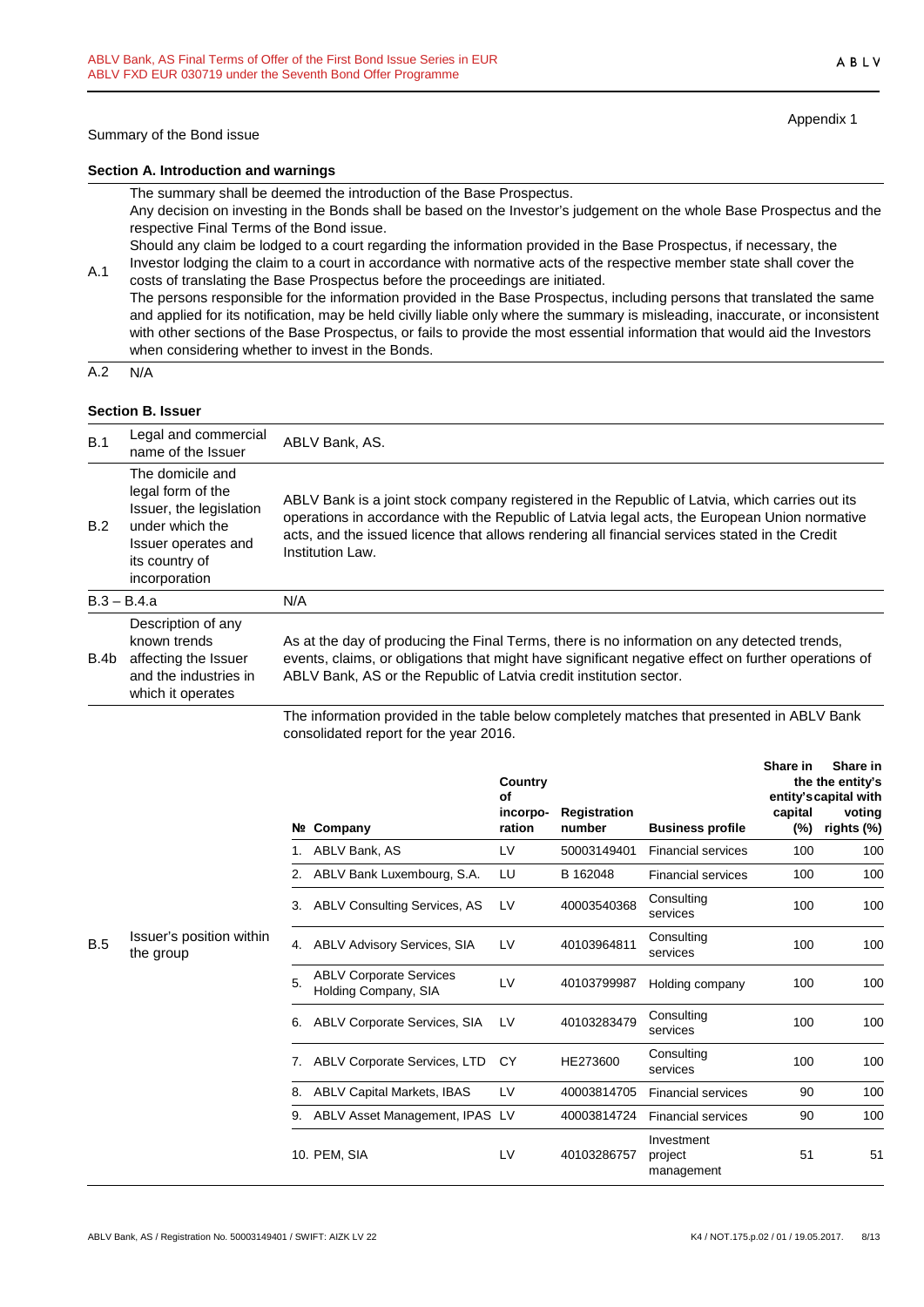|     |                                             | Country<br>οf<br>incorpo- | <b>Registration</b> |                                                                    | Share in<br>entity's | Share in<br>the the entity's<br>capital<br>capital with voting |
|-----|---------------------------------------------|---------------------------|---------------------|--------------------------------------------------------------------|----------------------|----------------------------------------------------------------|
|     | Nº Company                                  | ration                    | number              | <b>Business profile</b>                                            | (%)                  | rights (%)                                                     |
|     | 11. PEM 1, SIA                              | LV                        | 40103551353         | Wholesale trade<br>services of other<br>machinery and<br>equipment | 51                   | 51                                                             |
| 12. | <b>ABLV Private Equity Fund</b><br>2010, KS | LV                        | 40103307758         | Investment<br>activities                                           |                      |                                                                |
|     | 13. New Hanza Capital, AS                   | LV                        | 50003831571         | Holding company                                                    | 88                   | 88                                                             |
|     | 14. NHC 1, SIA                              | LV                        | 50103247681         | Investments in<br>real estate                                      | 88                   | 88                                                             |
|     | 15. NHC 2, SIA                              | LV                        | 40103963977         | Investments in<br>real estate                                      | 88                   | 88                                                             |
|     | 16. NHC 3, SIA                              | LV                        | 50103994841         | Investments in<br>real estate                                      | 88                   | 88                                                             |
|     | 17. NHC 4, SIA                              | LV                        | 40203032424         | Investments in<br>real estate                                      | 88                   | 88                                                             |
|     | 18. NHC 5, SIA                              | LV                        | 50203032411         | Investments in<br>real estate                                      | 88                   | 88                                                             |
|     | 19. NHC 6, SIA                              | LV                        | 40203032439         | Investments in<br>real estate                                      | 88                   | 88                                                             |
|     | 20. Pillar, SIA                             | LV                        | 40103554468         | Holding company                                                    | 100                  | 100                                                            |
|     | 21. Pillar Holding Company, KS              | LV                        | 40103260921         | Holding company                                                    | 100                  | 100                                                            |
|     | 22. Pillar 3, SIA                           | LV                        | 40103193067         | Real estate<br>transactions                                        | 100                  | 100                                                            |
|     | 23. Pillar 4 & 6, SIA                       | LV                        | 40103210494         | Real estate<br>transactions                                        | 100                  | 100                                                            |
|     | 24. Pillar 7 & 8, SIA                       | LV                        | 40103240484         | Real estate<br>transactions                                        | 100                  | 100                                                            |
|     | 25. Pillar 9, SIA                           | LV                        | 40103241210         | Real estate<br>transactions                                        | 100                  | 100                                                            |
|     | 26. Pillar 11, SIA                          | LV                        | 40103258310         | Real estate<br>transactions                                        | 100                  | 100                                                            |
|     | 27. Pillar 2, 12 & 14, SIA                  | LV                        | 50103313991         | Real estate<br>transactions                                        | 100                  | 100                                                            |
|     | 28. Pillar 18, SIA                          | LV                        | 40103492079         | Real estate<br>transactions                                        | 100                  | 100                                                            |
|     | 29. Pillar 19, SIA                          | LV                        | 40103766952         | Real estate<br>transactions                                        | 100                  | 100                                                            |
|     | 30. Pillar 20, SIA                          | LV                        | 40103903056         | Real estate<br>transactions                                        | 100                  | 100                                                            |
|     | 31. Pillar 21, SIA                          | LV                        | 40103929286         | Real estate<br>transactions                                        | 100                  | 100                                                            |
|     | 32. Pillar 22, SIA                          | LV                        | 50103966301         | Real estate<br>transactions                                        | 100                  | 100                                                            |
|     | 33. Pillar Management, SIA                  | LV                        | 40103193211         | Real estate<br>management and<br>administration                    | 100                  | 100                                                            |
|     | 34. Pillar RE Services, SIA                 | LV                        | 40103731804         | Parking<br>management                                              | 100                  | 100                                                            |
|     | 35. Pillar Contractor, SIA                  | LV                        | 40103929498         | Management and<br>coordination of<br>construction<br>processes     | 100                  | 100                                                            |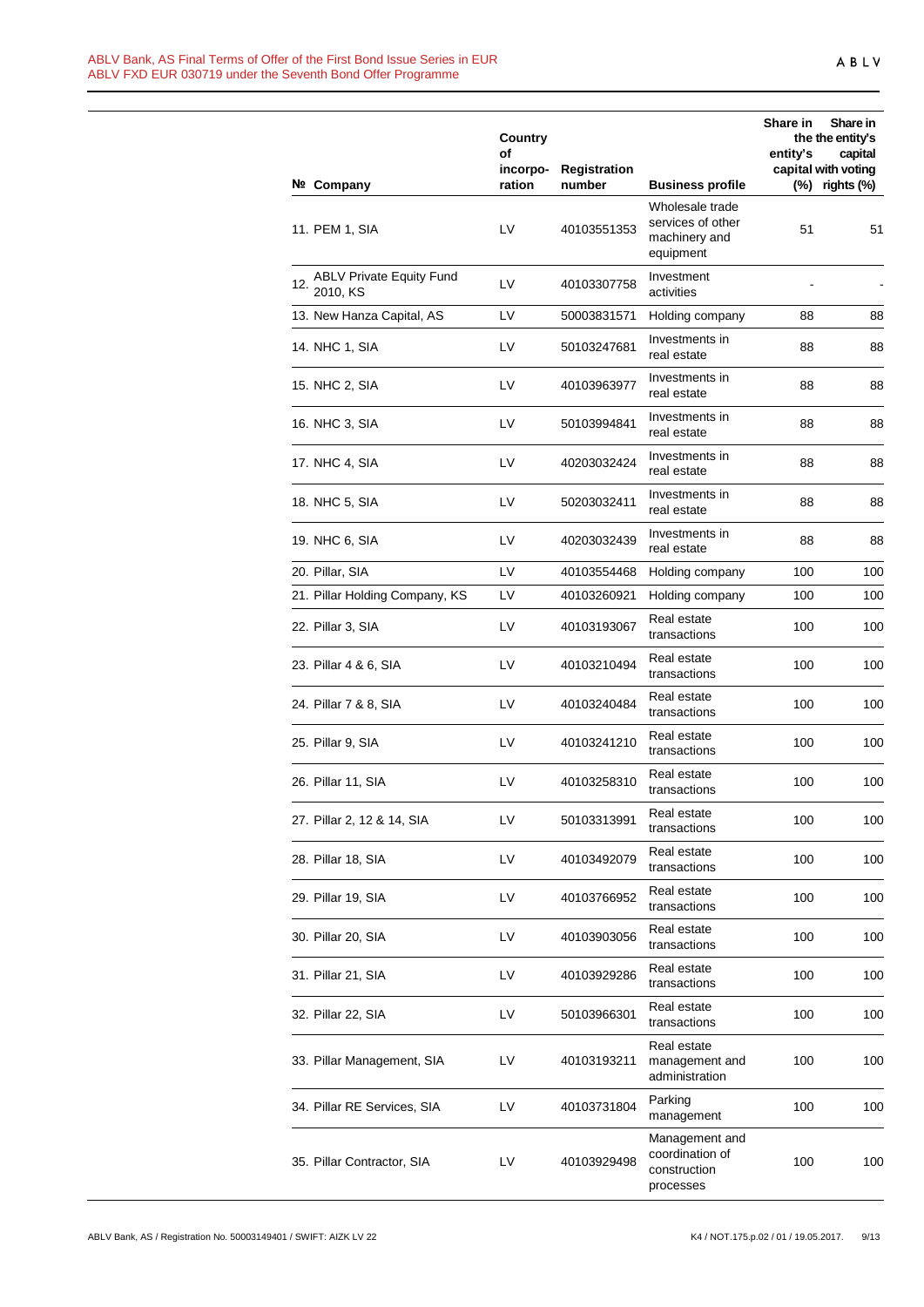|             |                                                                                                                                | Nº Company                                                                                                                                                               | Country<br>of<br>incorpo-<br>ration                                                                                                                                  | Registration<br>number | <b>Business profile</b>                   | Share in<br>entity's | Share in<br>the the entity's<br>capital<br>capital with voting<br>$(\%)$ rights $(\%)$ |
|-------------|--------------------------------------------------------------------------------------------------------------------------------|--------------------------------------------------------------------------------------------------------------------------------------------------------------------------|----------------------------------------------------------------------------------------------------------------------------------------------------------------------|------------------------|-------------------------------------------|----------------------|----------------------------------------------------------------------------------------|
|             |                                                                                                                                | 36. Pillar Architekten, SIA                                                                                                                                              | LV                                                                                                                                                                   | 40103437217            | Designing and<br>designers<br>supervision | 100                  | 100                                                                                    |
|             |                                                                                                                                | 37. Pillar Development, SIA                                                                                                                                              | LV                                                                                                                                                                   | 40103222826            | Infrastructure<br>maintenance             | 100                  | 100                                                                                    |
|             |                                                                                                                                | 38. Pillar Utilities, SIA                                                                                                                                                | LV                                                                                                                                                                   | 40103693339            | Infrastructure<br>management              | 100                  | 100                                                                                    |
|             |                                                                                                                                | 39. ABLV Building Complex, SIA                                                                                                                                           | LV                                                                                                                                                                   | 40203037667            | Investments in<br>real estate             | 100                  | 100                                                                                    |
| $B.6 - B.8$ |                                                                                                                                | N/A                                                                                                                                                                      |                                                                                                                                                                      |                        |                                           |                      |                                                                                        |
| <b>B.9</b>  | Profit forecast and<br>assessment                                                                                              | ABLV Bank made no profit forecasts for the following periods of operations.                                                                                              |                                                                                                                                                                      |                        |                                           |                      |                                                                                        |
| <b>B.10</b> | Reservations in the<br>audit report on the<br>financial information                                                            | ABLV Bank audited financial report for the year 2016 contains no reservations.                                                                                           |                                                                                                                                                                      |                        |                                           |                      |                                                                                        |
| <b>B.11</b> |                                                                                                                                | N/A                                                                                                                                                                      |                                                                                                                                                                      |                        |                                           |                      |                                                                                        |
|             |                                                                                                                                | <b>Performance indicators</b>                                                                                                                                            |                                                                                                                                                                      |                        | 2015                                      |                      | 2016                                                                                   |
|             |                                                                                                                                | <b>Financial indicators, EUR'000</b>                                                                                                                                     |                                                                                                                                                                      |                        |                                           |                      |                                                                                        |
|             |                                                                                                                                | Operating income                                                                                                                                                         |                                                                                                                                                                      |                        | 126 319                                   |                      | 141 875                                                                                |
|             |                                                                                                                                | Operating expense                                                                                                                                                        |                                                                                                                                                                      |                        | 51 933                                    |                      | 59 914                                                                                 |
|             |                                                                                                                                | Profit or loss before taxes                                                                                                                                              |                                                                                                                                                                      |                        | 74 563                                    |                      | 81 961                                                                                 |
|             | Selected historical key                                                                                                        | Balance sheet data, EUR'000                                                                                                                                              |                                                                                                                                                                      |                        |                                           |                      |                                                                                        |
|             | financial information<br>and any changes to it                                                                                 | Assets                                                                                                                                                                   |                                                                                                                                                                      |                        | 4 928 121                                 |                      | 3 849 586                                                                              |
| <b>B.12</b> | since the date of the                                                                                                          | Deposits                                                                                                                                                                 |                                                                                                                                                                      |                        | 3793192                                   |                      | 2 901 824                                                                              |
|             | last published audited                                                                                                         | Loans                                                                                                                                                                    |                                                                                                                                                                      |                        | 873 499                                   |                      | 1 012 146                                                                              |
|             | financial reports                                                                                                              | Shareholders' equity                                                                                                                                                     |                                                                                                                                                                      |                        | 281 453                                   |                      | 321 802                                                                                |
|             |                                                                                                                                | ABLV Bank forecasts contain no adverse changes since the date of its last published audited<br>financial report.                                                         |                                                                                                                                                                      |                        |                                           |                      |                                                                                        |
|             |                                                                                                                                | There are no significant changes in the financial or trading position of ABLV Bank detected<br>subsequent to the period covered by the historical financial information. |                                                                                                                                                                      |                        |                                           |                      |                                                                                        |
| <b>B.13</b> | Events particular to the<br>Issuer which are to a<br>material extent relevant<br>to the evaluation of the<br>Issuer's solvency | Recently there were no detected events particular to ABLV Bank which are to a material extent<br>relevant to the evaluation of the Issuer's solvency.                    |                                                                                                                                                                      |                        |                                           |                      |                                                                                        |
| <b>B.14</b> | Issuer's dependence on<br>other entities within the<br>group                                                                   | ABLV Bank is not dependent upon other entities within the ABLV Bank group.                                                                                               |                                                                                                                                                                      |                        |                                           |                      |                                                                                        |
| <b>B.15</b> | Issuer's principal<br>activities                                                                                               | ABLV Bank principal activities are rendering of financial services.                                                                                                      |                                                                                                                                                                      |                        |                                           |                      |                                                                                        |
| <b>B.16</b> | Control over the Issuer                                                                                                        | As at the moment of the Prospectus approval, no shareholder controls the Issuer.                                                                                         |                                                                                                                                                                      |                        |                                           |                      |                                                                                        |
| B.17        | Credit ratings                                                                                                                 |                                                                                                                                                                          | No credit ratings are assigned to ABLV Bank by credit rating agencies registered and/or<br>certified according to Regulation No 1060/2009 on credit rating agencies. |                        |                                           |                      |                                                                                        |
|             | $B.18 - B.50$                                                                                                                  | N/A                                                                                                                                                                      |                                                                                                                                                                      |                        |                                           |                      |                                                                                        |
|             |                                                                                                                                |                                                                                                                                                                          |                                                                                                                                                                      |                        |                                           |                      |                                                                                        |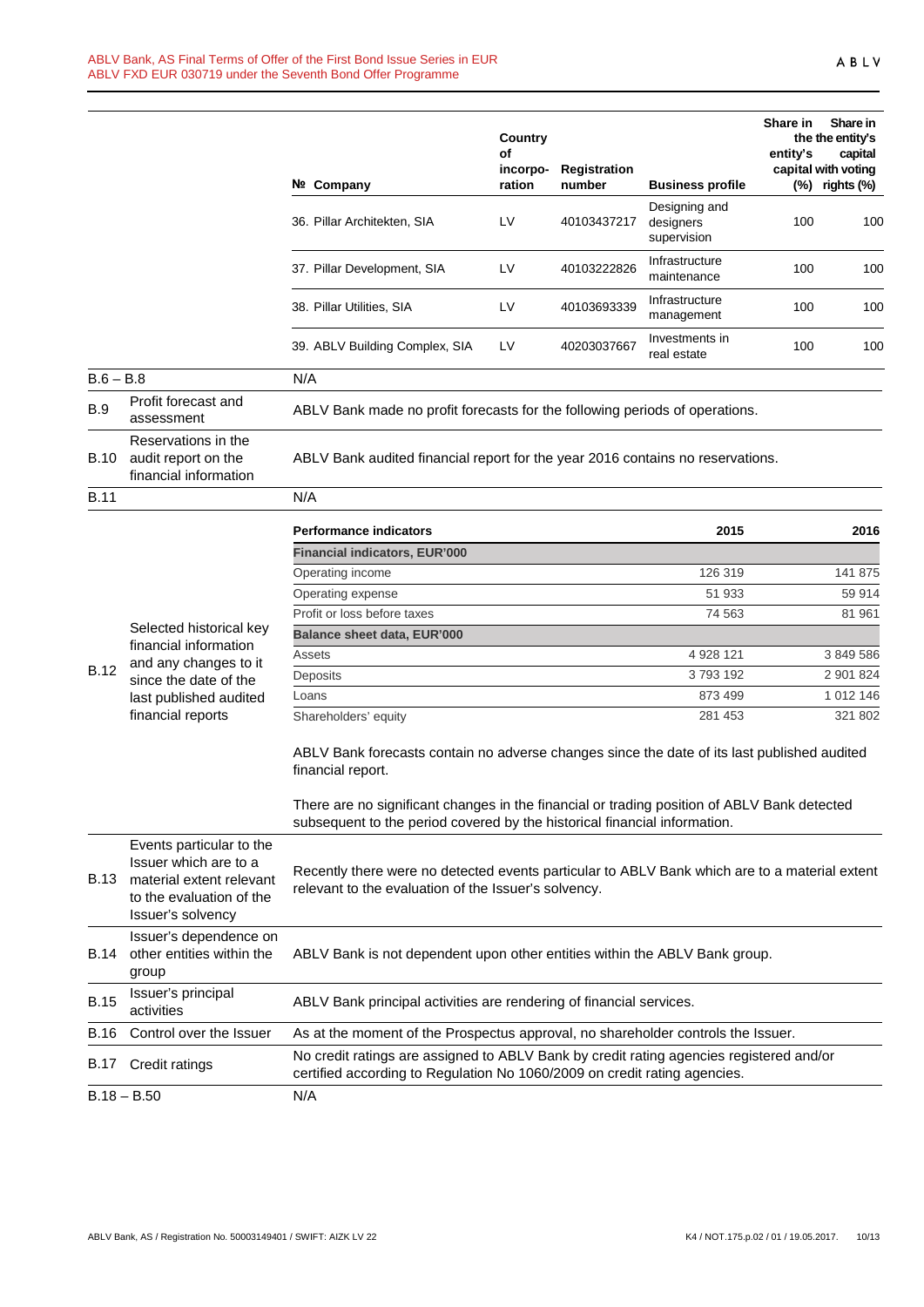|                                                                    | <b>Section C. Securities</b>                         |                                                                                                                                                                                                                                                                                 |
|--------------------------------------------------------------------|------------------------------------------------------|---------------------------------------------------------------------------------------------------------------------------------------------------------------------------------------------------------------------------------------------------------------------------------|
| C.1                                                                | <b>Bond details</b>                                  | Bonds issued under the First Bond Issue Series in EUR - ABLV FXD EUR 030719<br>(ISIN LV0000802288) are dematerialized bearer securities without restraint on alienation.                                                                                                        |
| C.2                                                                | Currency of the<br>Bond issue                        | EUR (euro).                                                                                                                                                                                                                                                                     |
| $C.3 - C.4$                                                        |                                                      | N/A                                                                                                                                                                                                                                                                             |
| Restrictions on the<br>free transferability of<br>C.5<br>the Bonds |                                                      | The Bonds are freely transferrable securities that represent the Issuer's debt to the Bondholders<br>without additional collateral. The Bonds are dematerialized bearer securities without restraint on<br>alienation - transferrable securities.                               |
| $C.6 - C.7$                                                        |                                                      | N/A                                                                                                                                                                                                                                                                             |
|                                                                    |                                                      | Division of the Bonds into categories<br>The Bonds are not supposed to be divided into categories. Pursuant to these Final Terms, straight<br>Bonds are supposed to be issued.                                                                                                  |
|                                                                    |                                                      | Limitations to the rights attached to the Bonds<br>The Bonds are freely transferrable securities without restraint on their alienation.                                                                                                                                         |
|                                                                    | Rights attached to<br>the Bonds                      | <b>Interest Rate</b><br>The Annual Interest Rate is fixed, and it is equal to 0.75% (p.a.).                                                                                                                                                                                     |
| C.8<br>C.9                                                         |                                                      | The date from which interest becomes payable and the due dates for interest<br>The Interest Income shall be accrued starting from 3 July 2017. The Interest Income shall be paid<br>twice a year: on 3 July and 3 January, starting from 3 January 2018, ending on 3 July 2019. |
|                                                                    |                                                      | Bond maturity date and repayment procedures<br>The Investor shall receive the Bond Face Value as a lump-sum payment on 3 July 2019.                                                                                                                                             |
|                                                                    |                                                      | Bond yield<br>Fixed rate is applied to the Bonds, and therefore the yield does not change.                                                                                                                                                                                      |
|                                                                    |                                                      | Representatives of debt security holders<br>Holders of the debt securities may freely determine representatives for exercising the rights<br>attached to the Bonds.                                                                                                             |
| C.10                                                               |                                                      | N/A                                                                                                                                                                                                                                                                             |
| C.11                                                               | Admission of the<br>Bonds to the<br>regulated market | The Bonds are supposed to be admitted to the regulated market - Baltic Bond List of Nasdaq Riga<br>Stock Exchange.                                                                                                                                                              |
| C.12                                                               | Minimum face value<br>of the issue                   | Pursuant to paragraph 9.3 of the Base Prospectus, the Investor may not apply for purchasing less<br>than 1 (one) Bond.                                                                                                                                                          |
|                                                                    | $C.13 - C.22$                                        | N/A                                                                                                                                                                                                                                                                             |

#### **Section D. Risks**

| D.1 |                                     | N/A                                                                                                                                                                                                                                                                                                                                                                                                     |
|-----|-------------------------------------|---------------------------------------------------------------------------------------------------------------------------------------------------------------------------------------------------------------------------------------------------------------------------------------------------------------------------------------------------------------------------------------------------------|
|     |                                     | In carrying out its operating activities, ABLV Bank is subject to various risks. Most significant risks<br>that may decrease the Issuer's ability to perform its obligations.                                                                                                                                                                                                                           |
|     | Key information<br>on the key risks | Credit risk<br>$1_{-}$<br>Credit risk is exposure to potential losses in case of ABLV Bank counterparty or debtor<br>being unable to pay the contractual obligations to ABLV Bank.                                                                                                                                                                                                                      |
| D.2 |                                     | Liquidity risk<br>2.<br>Liquidity is ABLV Bank ability to maintain or ensure sufficient cash flow to meet the expected<br>(everyday) or sudden (critical) need for the same in order to provide financing for asset<br>growth or discharge the financial obligations in a due time. This means the ability to turn<br>assets into cash with minimal loss or ensure reasonably priced credit facilities. |
|     |                                     | 3. Currency exchange rate fluctuation risk<br>ABLV Bank is exposed to negative effects of fluctuations in the foreign currency exchange<br>rates on its financial position and cash flow.                                                                                                                                                                                                               |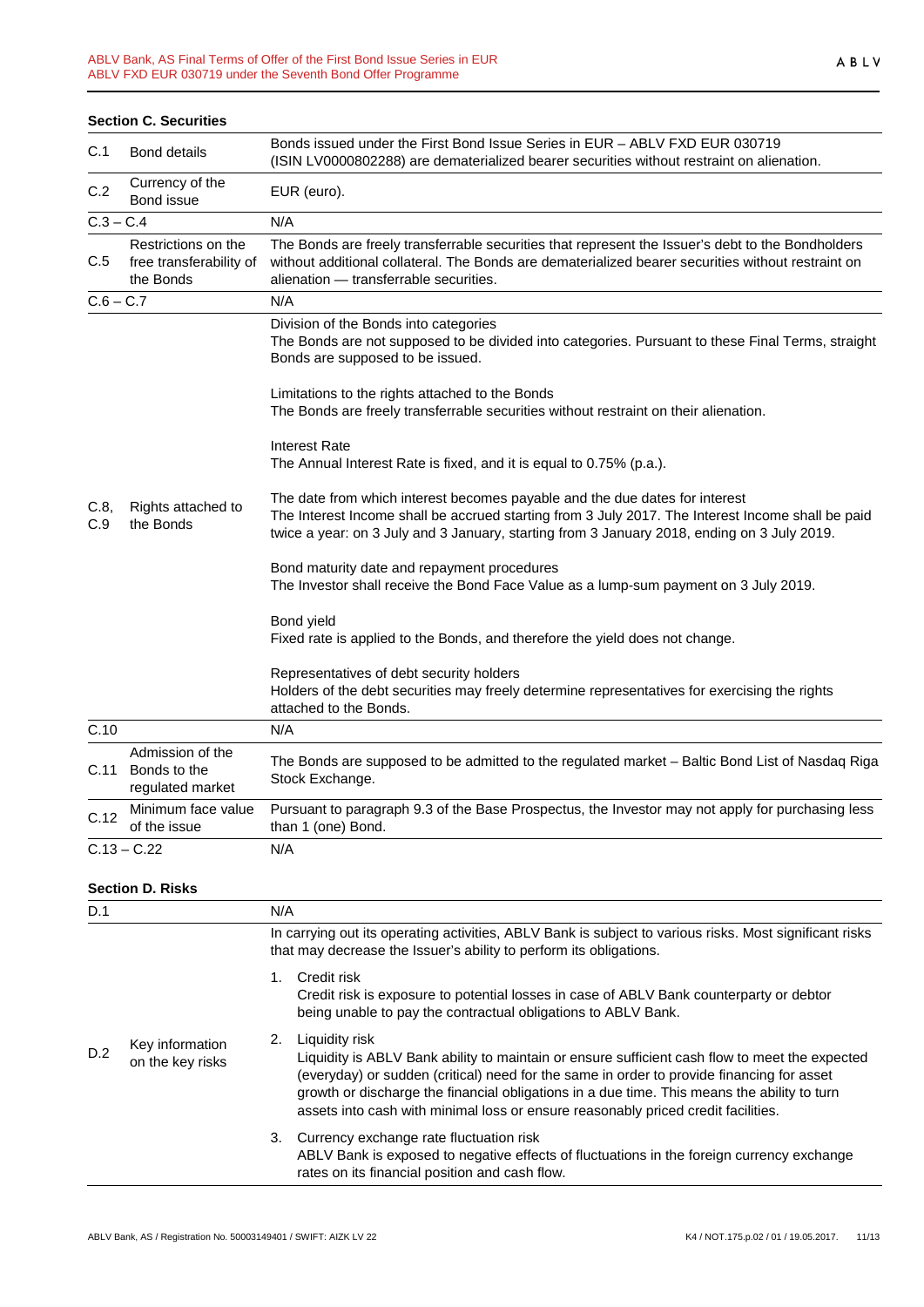|              |                                                             | 4.  | Interest rate risk<br>Interest rate risk represents the adverse effect of the market interest rate fluctuations on<br>ABLV Bank financial position.                                                                                                                                                                                                                                                                                                                                              |
|--------------|-------------------------------------------------------------|-----|--------------------------------------------------------------------------------------------------------------------------------------------------------------------------------------------------------------------------------------------------------------------------------------------------------------------------------------------------------------------------------------------------------------------------------------------------------------------------------------------------|
|              |                                                             | 5.  | Non-financial risks<br>During the course of its operations, ABLV Bank encounters also non-financial risks<br>(including operational risk, reputational risk, etc.) with exposure to sudden loss. The cause<br>of such risks may be, for instance, clerical errors or fraud, break-downs in information<br>systems, insufficient internal control and procedures, etc.                                                                                                                            |
|              |                                                             | 6.  | Competition risk<br>As at the end of 2016, 86% of total deposits with ABLV Bank were the deposits placed by<br>foreign clients. Consequently, operations of the Issuer are only partly subject to competition<br>risk in the local market.                                                                                                                                                                                                                                                       |
|              |                                                             | 7.  | Legal risk (incl. tax)<br>The risk related to amendments in laws, regulations, and other legal acts, or to<br>implementation of new legal acts, which may result in reorientation of the Issuer's activities<br>or abandonment of particular lines of the Issuer's financial activities. This may have<br>consequent negative impact on the Issuer's earning capacity and stability.                                                                                                             |
|              |                                                             |     | Risk factors associated with the Bond issue:                                                                                                                                                                                                                                                                                                                                                                                                                                                     |
|              |                                                             | 1.  | Liquidity risk<br>Listing of the Bonds in the Stock Exchange Nasdaq Riga Bond List does not guarantee<br>liquidity of the Bonds, and therefore the Investor should assess potential risk of limited<br>possibilities of selling the Bonds in the secondary market due to insufficient interest of other<br>market players. If there is no sufficient interest in the secondary market (liquidity shortfall), it<br>may be difficult for the Investor to sell the Bonds at adequate market price. |
| D.3          | Information on the<br>risks specific to the<br><b>Bonds</b> | 2.  | Price risk<br>Price of the Bonds in the secondary market may fluctuate in accordance with the Investors'<br>interest, which can be affected by macroeconomic processes, events concerning one or<br>several Investors, and also, inter alia, events concerning the Issuer. The Investors'<br>opportunities of gaining profit may vary accordingly from time to time.                                                                                                                             |
|              |                                                             | 3.  | Legal risk (incl. tax)<br>The risk related to amendments in legislation, regulations and other legal acts, or to<br>implementation of new legal acts, which may cause additional expenses or reduce return on<br>investment. This risk also covers possible changes in applicable tax assessment and<br>withholding procedures.                                                                                                                                                                  |
| $D.4 - D.6$  |                                                             | N/A |                                                                                                                                                                                                                                                                                                                                                                                                                                                                                                  |
|              | <b>Section E. Offer</b>                                     |     |                                                                                                                                                                                                                                                                                                                                                                                                                                                                                                  |
| $E.1 - E.2a$ |                                                             | N/A |                                                                                                                                                                                                                                                                                                                                                                                                                                                                                                  |
| E.2b         | Reasons for the<br>Bond offer                               |     | Objective of offering the Bond Issue Series shall be raising of funds that the Issuer will use for<br>financing its operating activities, including without limitation:<br>improvement of the ABLV Bank assets' and liabilities' distribution into maturity bands;<br>increase and maintenance of the liquidity level required for activities of ABLV Bank.                                                                                                                                      |

The total amount of the issue is EUR 20 000 000.00 (twenty million euro).

The public offer start date is 25 May 2017.

E.3 Terms and conditions of the offer A representative of the Investment Company or the Investor itself, provided it has a financial instruments account opened with ABLV Bank, shall submit an order to the Issuer, using the sample form "Financial Instruments' Trade Order" appended hereto, on working days from 08:30 till 18:30. The order may also be submitted electronically, using a corresponding order form in ABLV Bank Internetbank. The public offer end date shall be 26 June 2017. Orders shall be accepted by ABLV Bank, AS, till the end of the working day, i.e., 18:30, or electronically – till the end of the day, i.e., 23:59. ABLV Bank has no information on possible conflicts of interests related to the Bond issue.

E.4 Possible conflicts of<br>interests